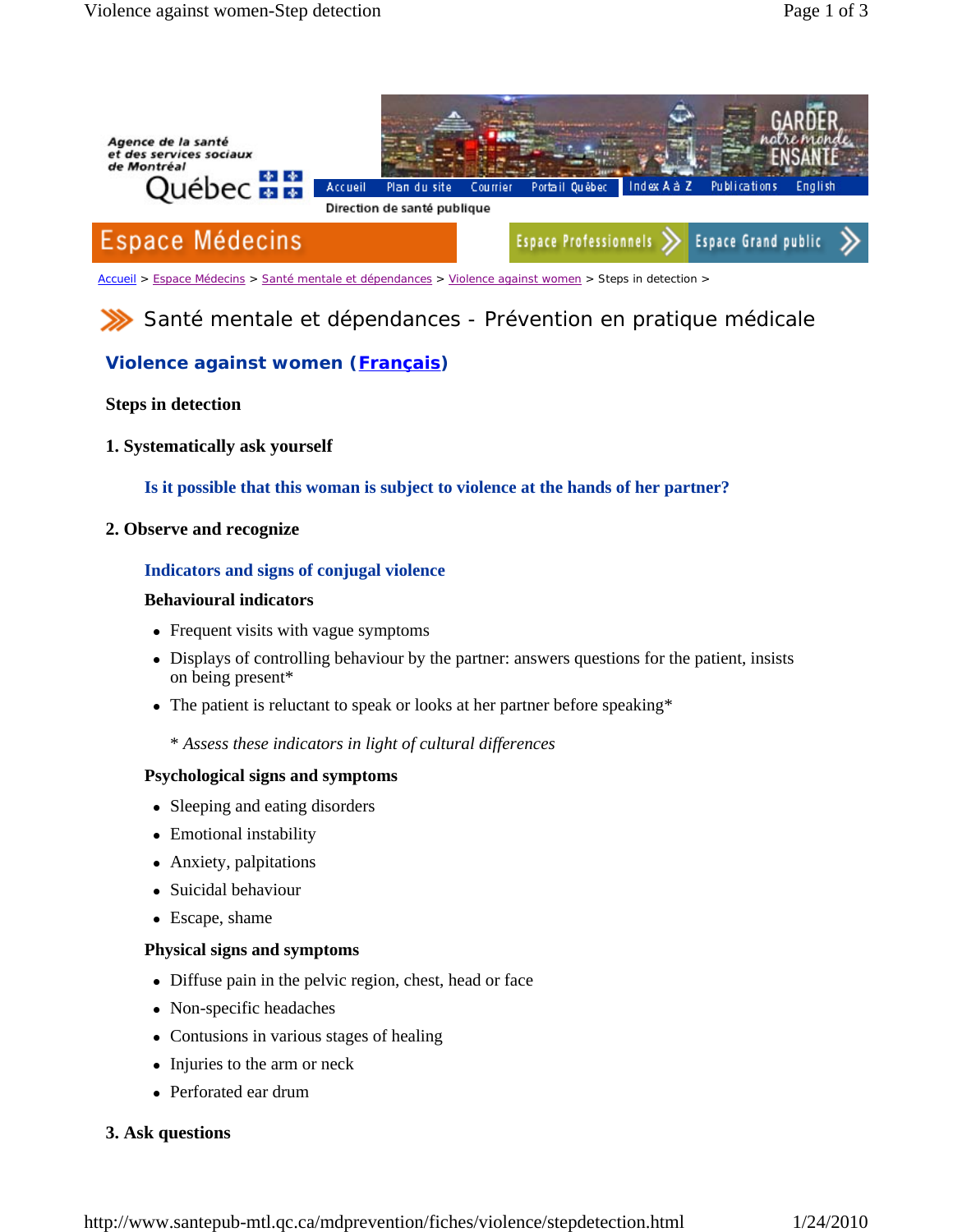#### **Put at ease and ask questions just as you would about living habits. Allow the patient to talk about her conjugal life**

- Has a partner already injured, pushed or mistreated you?
- Do you sometimes feel unsafe with or afraid of your partner?
- Does your partner call you names or try to dictate your every move?

#### **Minimum Intervention**

In the presence of signs or indicators, the physician must first create a trusting relationship to encourage the patient to break her silence about her situation.

## **1. Help the patient recognize the violence sustained and the seriousness of the problem**

- Help the patient talk about the violence to which she is subjected
	- { *"I'm concerned about your state of health." (physical and psychological consequences)*
	- { *"The signs and symptoms I've noted are disturbing."*
	- { *"I'm also concerned about your children's health. Does it relate to this situation?"*
	- { *"Have your children witnessed the violence?"*
	- { *"Is it the first time or are these acts repeated often?"*
- Avoid talking to the patient about conjugal violence in the presence of her partner.

A proposal to meet with the couple is not usually recommended during the first stages of the intervention.

## **2. Assess the situation**

- Conduct a complete medical examination and note in the file observations on or indications of violence.
- Use the patient's own words to record or describe a violent event.
- Assess the level of dangerousness:
	- $\circ$  intensity of fear, use of tranquilizers, suicidal ideation
	- { intensity of the threat and the risk for the patient of serious injury
	- $\circ$  recent increase in the frequency or seriousness of the violence.

### **3. Offer support and propose various options to facilitate decision-making**

- Emphasize that you understand the situation and that you are always available if she needs help
	- { *"You're not responsible for your partner's behaviour."*
	- { *"You can change your situation. There are resources available to help you."*
- Clearly take a stance on conjugal violence
	- { *"Violent behaviour is unacceptable."*
	- { *"Conjugal violence is a criminal act."*
	- { *"No-one deserves to be mistreated or battered. I can help you."*
- Provide information on existing resources

http://www.santepub-mtl.qc.ca/mdprevention/fiches/violence/stepdetection.html 1/24/2010